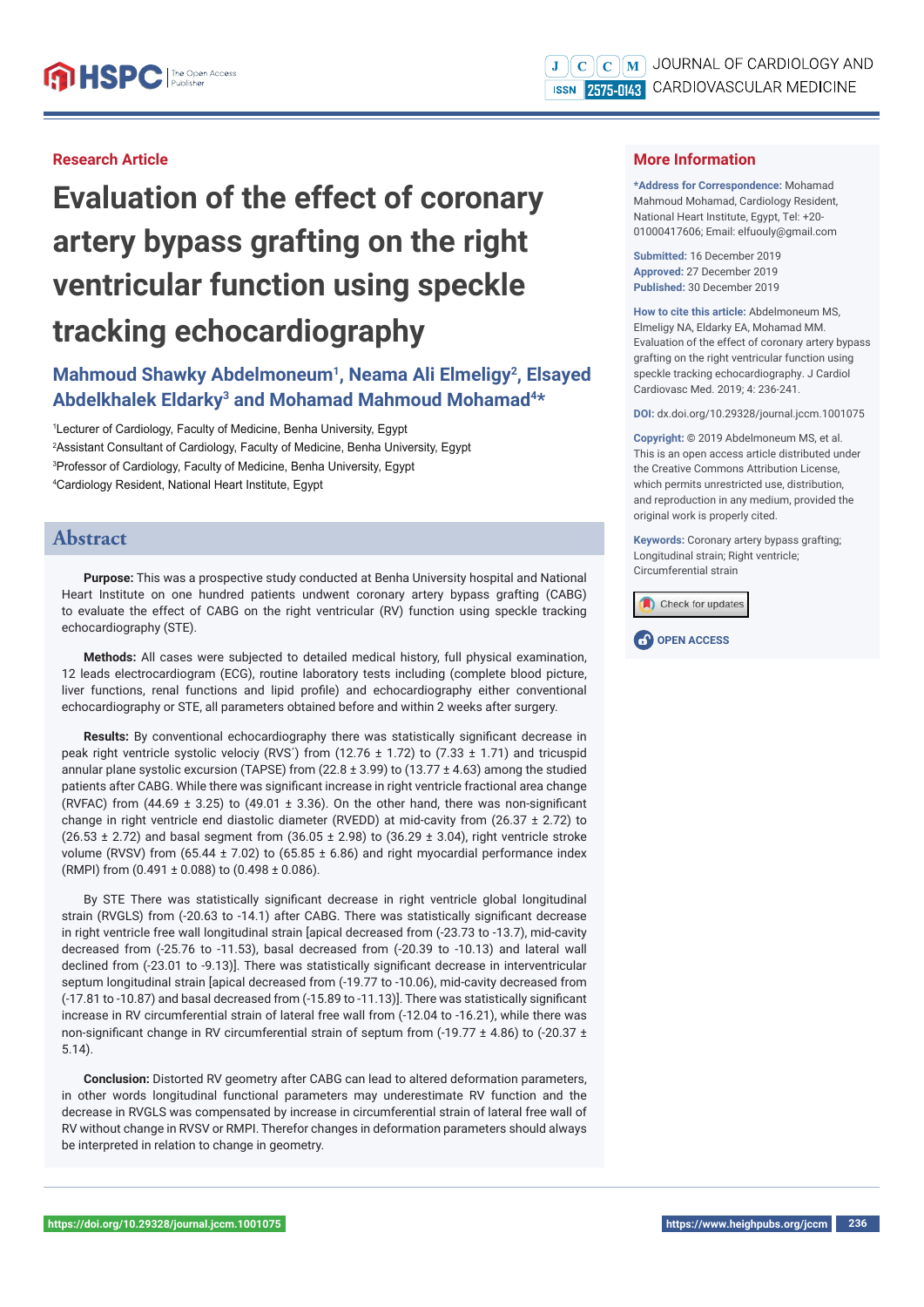

# **Introduction**

Coronary artery disease (CAD) is the leading cause of death globally resulting in over 7 million deaths. This increased from 5.2 million deaths in 1990. It may affect individuals at any age but becomes dramatically more common at progressively older ages, with approximately a tripling with each decade of life. Males are affected more often than females [1].

Treatment of CAD with CABG has been associated with better outcome and longer survival than percutaneous coronary intervention (PCI) using either drug eluting or bare metal stents [2]. Extensive literature search reveals that on pump CABG causes more complete revascularization as compared to off pump CABG, on pump patients tend to have significantly higher frequencies of complete revascularization as compared to patients treated via Off pump method [3]. Incomplete revascularization has traditionally been associated with increased mortality, evidence for that was the study done by Jones & Weintraub, [4], and showed that incomplete revascularization lead to decreased patient survival and associated with high incidence of recurrent angina. Therefor off pump patients have higher rates of repeat revascularizations as compared to on pump patients [3].

Speckle tracking echocardiography (STE) is a new diagnostic modality that enabling the assessment of deformation in the longitudinal, circumferential and radial planes and showes good correlation in different studies [5].

Analysis of myocardial strain by tissue Doppler is restricted along the axis parallel to the ultrasound beam and is thus limited by this angle dependence. By analyzing speckle motion, (STE) offers the opportunity to assess myocardial tissue velocity, strain and strain rate independently of cardiac translation and beam angle. STE is simple to perform, it requires only one cardiac cycle, The software only requires harmonic and high frame rate imaging [6].

Quantative evaluation of RV function and changes in its cavity area from end diastole to end systole can be evaluated echocardiographically [7].

#### **Aim of the work**

The aim of this study was to evaluate the effect of CABG on the RV function using speckle tracking echocardiography.

## **Subjects and Methods**

#### **Study design and population**

This was a prospective study conducted at Benha University hospital and National Heart Institute from 6/2/2019 to 14/11/2019 on one hundred patients underwent CABG after obtained informed consents to assess global and regional right ventricle function using conventional echocardiography and STE, all parameters obtained before and within 2 weeks after surgery. The ethics committee of the hospital approved the protocol.

Exclusion criteria were included patients refusal, presence of valvular disease, severe myocarditis, significant arrhythmia, uncompleted reperfusion therapy, previous pacemaker implantation, very poor image quality and patients on drugs that affect RV function.

All cases were subjected to detailed medical history (including name, age, sex, history of (hypertension, diabetes mellitus (DM), smoking, dyslipidemia, previous myocardial infarction(MI)), full physical examination, 12 leads ECG, routine laboratory tests including (complete blood picture, liver functions, renal functions and lipid profile) and echocardiography either conventional echocardiography or STE.

#### **Conventional echocardiography**

All 2 dimensional (2D) and tissue doppler imaging (TDI) measurements obtained using vivid 7 dimensions ultrasound frame work (GE health care, USA, WI). TAPSE was measured using M mode at lateral tricuspid annulus in apical 4 chamber view. Modified apical 4 chamber view focused on RV used to measure RV area by tracing the RV endocardium during systole and diastole to calculate RVFAC. RV inflow dimensions (basal and mid cavity of RV) measured in apical 4 chamber view and subcostal view as well. Pulsed wave doppler used to measure RVS´ in subcostal 4 chamber view by placing TDI sample volume at lateral tricuspid annulus. RVSV measured by calculated volumes (end systolic volume (ESV) and end diastolic volume (EDV)) and heart rate (HR).

#### **Speckle tracking echocardiography**

An imaging modality that analyzes the movement of heart muscles by use of normally found speckle pattern in the heart when exposed to ultrasound beam and is considered a noninvasive tool of identification of vectors and velocity, each region of the myocardium has a unique speckle pattern that allows the region to be traced from one frame to the next. After that this can be tracked cadre to cadre and finally translated into angle-independent images. That new modality provides quantitative and qualitative information about myocardial segments deformation and motion.

Dynamic 2D ultrasound images of 3 cardiac cycles obtained at frame rates of greater than 60 Hz obtained and examined using altered programming with Echo PAC work station (general health care) to assess the following; Longitudinal strain of RV to analyze the free wall and interventricular septum deformation and motion (both in apical, mid cavity, basal segments) in apical 4 chamber view, RVGLS measured by averaging values measured at RV free wall and septum, also circumferential strain of RV to analyze the RV lateral free wall (anterolateral and inferolateral segments) and interventricular septum (anterior and inferior segments).

#### **Statistical analysis**

Data analysis was performed using the software SPSS (Statistical Package for the Social Sciences) version 20.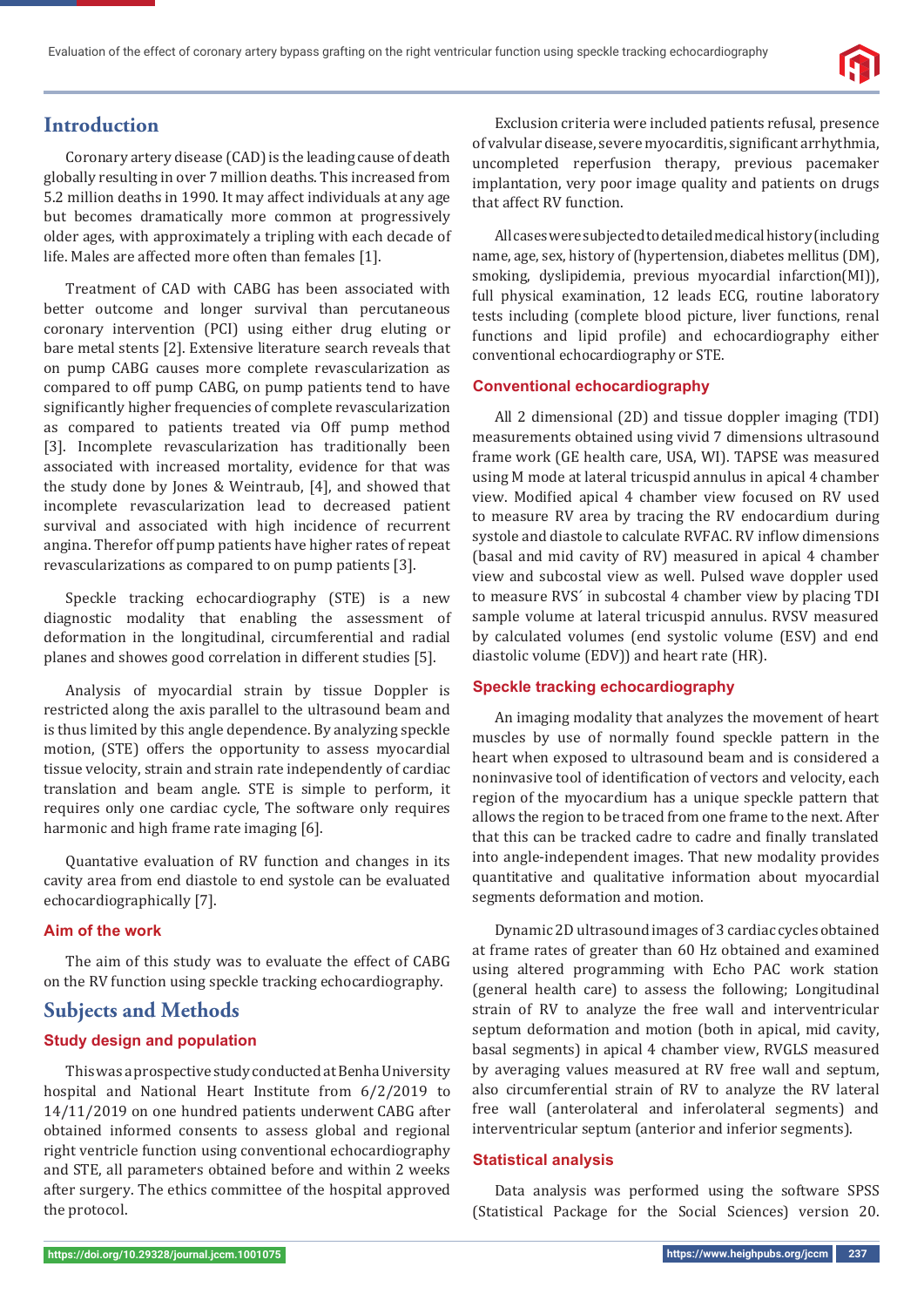

Quantitative variables were described by their means and standard deviations. Categorical variables were described by their absolute frequencies. Kolmogorov-Smirnov (distribution-type) and Levene (homogeneity of variances) tests were used to confirm suppositions for use in parametric tests. Paired sample t test was used to compare change in one group at two points of time. The level statistical significance was set at 5% (*p* < 0.05).

## **Results**

In this study, male represented 61% of the studied patients while female patients were 39%. Age of them ranged from 38 to 78 years with mean 57.02 years (Table 1).

Regarding risk factors for ischemic heart disease (IHD), 60% had hypertension, 57% were diabetic, 62% were smokers and 59% had dyslipidemia. Only 18% reported past history of MI (Table 2).

Twenty one percent of the studied patients had left internal mammary artery (LIMA) graft to left anterior disending (LAD) artery, 31% had both LIMA graft to LAD and saphenous vein graft(SVG) to obtuse marginal artery (OM) and 48% had LIMA graft to LAD, SVG to OM, and SVG to right coronary artery (RCA) (Table 3).

By conventional echocardiography there was statistically significant decrease in RVS' from (12.76  $\pm$  1.72) to (7.33  $\pm$ 1.71) and TAPSE from  $(22.8 \pm 3.99)$  to  $(13.77 \pm 4.63)$  among the studied patients after CABG. While there was significant increase in RVFAC from  $(44.69 \pm 3.25)$  to  $(49.01 \pm 3.36)$ . On the other hand, there was non-significant change in RVEDD at mid-cavity from  $(26.37 \pm 2.72)$  to  $(26.53 \pm 2.72)$  and basal segment from  $(36.05 \pm 2.98)$  to  $(36.29 \pm 3.04)$ , RVSV from  $(65.44 \pm 7.02)$  to  $(65.85 \pm 6.86)$  or RMPI from  $(0.491 \pm 0.088)$ to  $(0.498 \pm 0.086)$  (Table 4).

By STE There was statistically significant decrease in RVGLS from (-20.63 to -14.1) after CABG. There was statistically significant decrease in right ventricle free wall longitudinal strain [apical decreased from  $(-23.73 \text{ to } -13.7)$ ]. mid-cavity decreased from (-25.76 to -11.53), basal decreased from (-20.39 to -10.13) and lateral wall declined from (-23.01 to -9.13)]. There was statistically significant decrease in interventricular septum longitudinal strain [apical decreased from (-19.77 to -10.06), mid-cavity decreased from (-17.81 to -10.87) and basal decreased from (-15.89 to -11.13)]. There was statistically significant increase in RV circumferential strain of lateral free wall from (-12.04 to -16.21), while there is non-significant change in RV circumferential strain of septum from  $(-19.77 \pm 4.86)$  to  $(-20.37 \pm 5.14)$  (Table 5).

# **Discussion**

RV dysfunction commonly developed and reported in >25% of patients after cardiac surgery. Either intraoperative or post-operative RV dysfunction highly associated with postoperative mortality [8].

| <b>Table 1:</b> Distribution of the studied patients according to demographic characteristics. |                 |    |  |
|------------------------------------------------------------------------------------------------|-----------------|----|--|
| Demographic data                                                                               | $N = 100$       | %  |  |
| Gender                                                                                         |                 |    |  |
| Male                                                                                           | 61              | 61 |  |
| Female                                                                                         | 39              | 39 |  |
| Age (years)                                                                                    |                 |    |  |
| Mean $±$ SD                                                                                    | $57.02 \pm 8.3$ |    |  |
| Range                                                                                          | $38 - 78$       |    |  |

**Table 2:** Distribution of the studied patients according to risk factors for coronary artery disease.

| <b>Risk factors</b> | $N = 100$ | %  |
|---------------------|-----------|----|
| Hypertension        | 60        | 60 |
| Diabetes mellitus   | 57        | 57 |
| Smoking             | 62        | 62 |
| Dyslipidemia        | 59        | 59 |
| Previous MI         | 18        | 18 |

| <b>Table 3:</b> Distribution of the studied patients according to performed graft. |           |    |  |
|------------------------------------------------------------------------------------|-----------|----|--|
| Graft                                                                              | $N = 100$ | %  |  |
| LIMA to LAD                                                                        | 21        | 21 |  |
| LIMA to LAD, SVG to OM                                                             | 31        | 31 |  |
| LIMA to LAD, SVG to OM, SVG to RCA                                                 | 48        | 48 |  |

**Table 4:** Conventional echocardiography parameters among the studied patients before and after CABG.

| <b>Parameters</b>    | <b>Before CABG</b> | <b>After CABG</b> | P#         |
|----------------------|--------------------|-------------------|------------|
|                      | Mean $±$ SD        | Mean $±$ SD       |            |
| RVEDD basal (mm)     | $36.05 \pm 2.98$   | $36.29 \pm 3.04$  | 0.051      |
| RVEDD midcavity (mm) | $26.37 + 2.72$     | $26.53 \pm 2.72$  | 0.063      |
| RVS'(mm/s)           | $12.76 \pm 1.72$   | $7.33 \pm 1.71$   | $< 0.001*$ |
| RVSV (ml)            | $65.44 \pm 7.02$   | $65.58 \pm 6.86$  | 0.341      |
| RVFAC (%)            | $44.69 \pm 3.25$   | $49.01 \pm 3.36$  | $< 0.001*$ |
| TAPSE (mm)           | $22.8 \pm 3.99$    | $13.77 \pm 4.63$  | $< 0.001*$ |
| <b>RMPI</b>          | $0.491 \pm 0.088$  | $0.498 \pm 0.086$ | 0.583      |

RVEDD; Right Ventricle End Diastolic Diameter; RVS`Peak: Right Ventricle Systolic Velocity; RVSV: Right Ventricle Stroke Volume; RVFAC: Right Ventricle Fractional Area Change; TAPSE: Tricuspid Annular Plane Systolic Excursion; RMPI: Right Myocardial Performance Index; CABG: Coronary Artery Bypass Graft; #*p* for paired sample *t* test. \*denote significant.

**Table 5:** Speckle tracking echocardiography parameters among the studied patient before and after CABG.

| <b>Parameters</b>                                                                                                                          | <b>Pre CABG</b>                      | <b>Post CABG</b>  | P <sup>#</sup> |  |
|--------------------------------------------------------------------------------------------------------------------------------------------|--------------------------------------|-------------------|----------------|--|
|                                                                                                                                            | Mean ± SD                            | Mean ± SD         |                |  |
| RVGLS (%)                                                                                                                                  | $-20.63 \pm 2.53$                    | $-14.1 \pm 3.25$  | $< 0.001*$     |  |
|                                                                                                                                            | RV free wall longitudinal strain (%) |                   |                |  |
| Apical                                                                                                                                     | $-23.73 \pm 2.21$                    | $-13.7 \pm 1.96$  | $< 0.001*$     |  |
| Mid                                                                                                                                        | $-25.76 \pm 3.08$                    | $-11.53 \pm 3.41$ | $< 0.001*$     |  |
| Basal                                                                                                                                      | $-20.39 \pm 4.41$                    | $-10.13 \pm 2.74$ | $< 0.001*$     |  |
| Lateral wall                                                                                                                               | $-23.01 \pm 3.74$                    | $-9.13 \pm 1.99$  | $< 0.001*$     |  |
| Interventricular septum longitudinal strain (%)                                                                                            |                                      |                   |                |  |
| Apical                                                                                                                                     | $-19.77 \pm 5.38$                    | $-10.06 \pm 4.54$ | $< 0.001*$     |  |
| Mid                                                                                                                                        | $-17.81 \pm 3.69$                    | $-10.87 \pm 3.94$ | $< 0.001*$     |  |
| Basal                                                                                                                                      | $-15.89 \pm 3.14$                    | $-11.13 \pm 3.9$  | $< 0.001*$     |  |
| RV circumferential strain (%)                                                                                                              |                                      |                   |                |  |
| Lateral free wall                                                                                                                          | $-12.04 \pm 1.91$                    | $-16.21 \pm 2.75$ | $< 0.001*$     |  |
| Septum                                                                                                                                     | $-19.77 \pm 4.86$                    | $-20.37 \pm 5.14$ | 0.213          |  |
| RVGLS: Right Ventricle Global Longitudinal Strain; CABG: Coronary Artery Bypass<br>Graft; #p for paired sample t test. *denote significant |                                      |                   |                |  |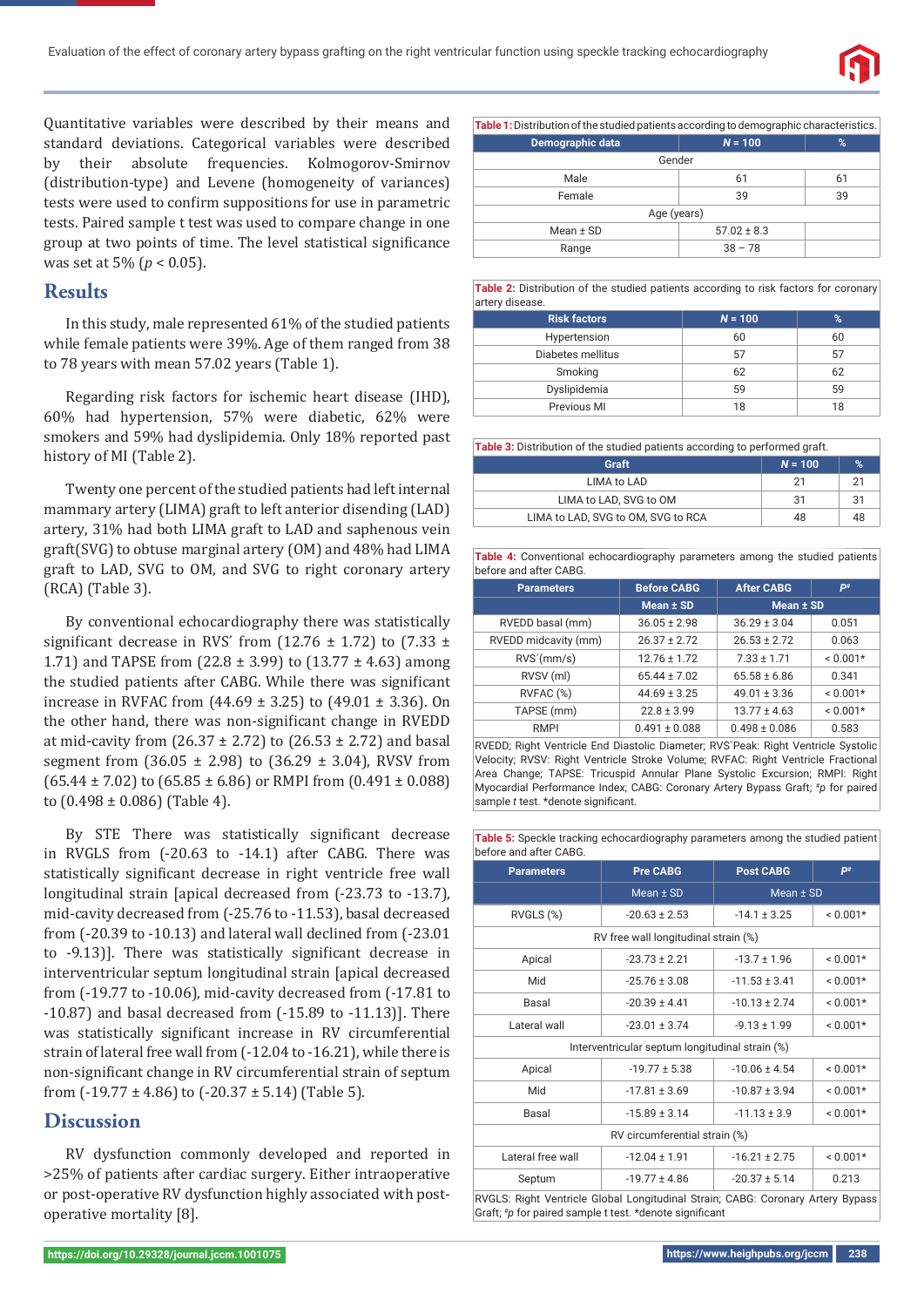

In this study, male represented 61% of the studied patients while female patients are 39%, age of them ranged from 38 to 78 years with mean 57.02 years.

Also we are in line with El-Adawy, et al. [9], who studied fifty consecutive patients with IHD of them  $(34 \ (68%)$  male and 16 (32%) female). The mean age of the study population was 52.92 ± 9.97 years [9].

A total of 4,024 patients performed CABG included in the study by Varma, et al. [10], their mean age was  $57 \pm 9.6$  years. The incidence of female patients undergoing surgery was the minority of cases (12.6%) [10].

Also in harmony with us among fifty patients were included in the Korshin, et al, [11], study, the gender distribution revealed more male than female patients [11].

Although among twenty-four patients undergoing elective CABG were enrolled by Bitcon and Tousignant, There were 18 male and three female patients which similar to our results. Mean (SD) age was higher than our study as the mean value was 70 year [12].

In this study, 21% of the studied patients had LIMA graft to LAD artery, 31% had both LIMA graft to LAD artery and SVG to OM artery and 48% had LIMA graft to LAD artery, SVG to OM artery, and SVG to RCA artery.

Similarly, in study by Gozdzik, et al. [14], 69 patients undergoing elective CABG were included. 55 of them had three-vessel disease. The most of patients received three grafts and in all LIMA graft to the LAD artery was used [14].

El-Adawy, et al. [9], reported that, the most common diseased coronary vessel was LAD in (49%) of patients followed by (34%) had RCA & (17%) had OM [9].

In this study, regarding the risk factors for IHD, 60% had hypertension, 57% were diabetics, 62% were smokers and 59% had dyslipidemia. Only 18% reported past history of MI.

This was in agreement with Varma, et al. [10], study in which the patients at the time of CABG surgery showed that hypertension was the commonest risk factors [10].

Also, we are in line with El-Adawy, et al. [9], who studied fifty patients with IHD. 32% of them were diabetic, 40% were hypertensive, 10% were smoker and 30% of patients were complaining of dyslipidemia [9].

In this study, by conventional echocardiography there was statistically significant decrease in RVS` from  $(12.76 \pm 1.72)$ to (7.33  $\pm$  1.71) and TAPSE from (22.8  $\pm$  3.99) to (13.77  $\pm$ 4.63) among the studied patients after CABG. While there was significant increase in RVFAC from (44.69  $\pm$  3.25) to (49.01  $\pm$ 3.36). On the other hand, there was non-significant change in right ventricle end diastolic diameter (RVEDD) measured at mid-cavity and basal segment, RVSV or RMPI after CABG.

The possible reason of deformation of RV geometry, reduction of TAPSE and RVS′ after open heart surgery was still unclear. Changed contraction pattern of the interventricular septum, pericardiotomy mechanical effects, or postoperative adhesions of the right ventricle may be causative factors. Some theories were proposed to explain this dysfunction as pericardial opening, injury to the right atrium during cannulation, incomplete myocardial protection, and adhesions between the RV and nearby mediastinal structures [15,16], right ventricular ejection fraction (RVEF) is unchanged and cardiac output (COP) is not reduced [17].

In agreement with our study, 50 patients underwent CABG were included in a study by Korshin, et al. [11], who found significant reduction in TAPSE after surgery [11].

A second study done by Unsworth, et al. [18], who examined a group of 34 patients undergoing conventional on pump & robotic CABG, They found significant reduction in TAPSE after CABG. But in contrast to us, they found that a significant reduction in RVSV only in patients undergoing conventional on-pump CABG [18].

In concordance with our results, Hashemi, et al. [19], found that, TAPSE decreaesd significantly when matching the values from before to after CABG (23.9 ± 4.46 *vs* 14.6 ± 3.67, *p* < 0.001). In contrast to us, Hashemi, et al. [19], found that, RVS' also decreased after CABG (11.9 ± 2.40 *vs* 8.5 ± 1.93, *p* < 0.001) [19].

Another study by Rösner, et al. [17], indicated that post-CABG tricuspid TAPSE was markedly reduced, but there was unchanged RVFAC [17].

Morever, Joshi, et al. [20], noted that after CABG, although there was a reduction in TAPSE, there was reduction of RVSV assessed by echocardiography with an improvement in RV function assessed by RMPI [20].

Also, after off-pump CABG, Khani, et al. [21], reported that the reduction in TAPSE not belonged to the cardiopulmonary bypass itself [21].

Our results were in line with Unsworth, et al. [22] who conducted echocardiography in 33 patients before and after elective CABG, TAPSE estimates decline significantly after the surgery by 58%, (*p* < 0.0001) [22].

Also, among forty six patients who were accepted for CABG were included in a study by Hashemi, et al. [19], on the impact of CABG on RV function, TAPSE reduced substantially after CABG ( $p < 0.001$ ), On contrary, RMPI improved significantly  $(p < 0.001)$  with significant decline in RVS` was also observed following CABG (*p* < 0.001) [19].

In disagreement with our study, among twenty-four patients undergoing elective CABG were enrolled by Bitcon, et al. [12], there was significant change in post chest closure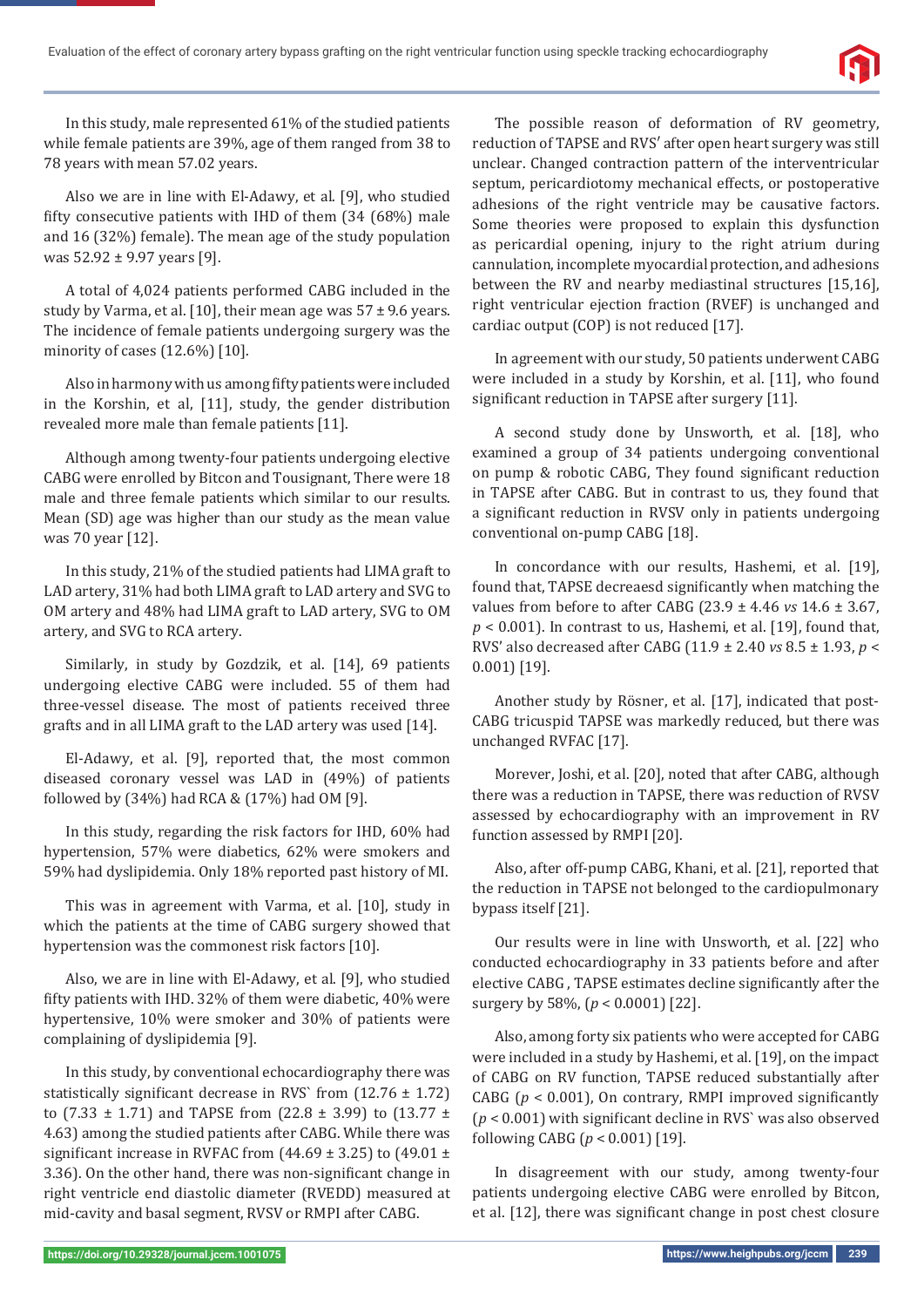

values of RVFAC comparing to pre-pericardiotomy. On the other hand, there was a significant reduction in postoperative value of TAPSE & RVSV [12].

In contrast to our study, Larrazet, et al. [23], found that RVFAC remained unchanged despite there was a decline in RVSV after CABG [23].

In this study, by STE there was statistically significant decrease in RVGLS from (-20.63 to -14.1) after CABG. There is statistically significant decrease in RV free wall longitudinal strain [apical decreased from (-23.73 to -13.7), mid-cavity decreased from (-25.76 to -11.53), basal decreased from (-20.39 to -10.13) and lateral wall declined from (-23.01 to -9.13)]. There is statistically significant decrease in interventricular septum longitudinal strain [apical decreased from (-19.77 to -10.06), mid-cavity decreased from (-17.81 to  $-10.87$ ) and basal decreased from  $(-15.89$  to  $-11.13$ ]. There was statistically significant increase in RV circumferential strain of lateral free wall from (-12.04 to -16.21) while there was non-significant change in RV circumferential strain of septum from  $(-19.77 \pm 4.86)$  to  $(-20.37 \pm 5.14)$ .

Our results were in agreement with previous study after cardiac surgery, there was decline in the longitudinal contraction of the RV lateral free wall [17].

Similarly, Gozdzik, et al. [14], enrolled 69 patients scheduled for CABG, they observed a significant decrease in the RVGLS post operatively [14].

In line with our results, as shown by Rong, et al. [24], RV free wall global longitudinal strain decreased significantly post operatively ( $p < 0.05$  for all). With no significant change in post-operative interventricular septal deformation (*p* = 0.23) [24].

Similar finding was observed by Rong, et al. [24], who showed a significant reduction in RVGLS ( $p < 0.001$ ) [24].

Similar to our results, among twenty-four patients undergoing elective CABG were enrolled by Bitcon, et al. [12], there was a significant decrease in in RV free wall strain [12].

While some studies have reported deterioration in global RV function and reduced longitudinal RV movement [25], other studies using other modalities for assessment of RV function had reported preserved global RV function despite a post-surgical reduction in RV longitudinal function [26].

Maffessanti, et al. [16], and Lindqvist, et al. [27], studies observed that no significant changes in the interventricular septum postoperative. The mechanism of these controversial findings is vague and may be due to a paradoxical movement of the septum after CABG, as well as cardiac injury due to ischemia [16,27].

# **Conclusion**

In conclusion, this study revealed high prevalence of

most of the cardiovascular risk factors especially diabetes, hypertension and dyslipidemia in patients underwent CABG. By conventional echocardiography, TAPSE and RVS´ were significantly decreased while RVFAC was significantly increased than its initial value in all patients after CABG. By STE, Global, free wall and interventricular septum longitudinal strain of RV were decreased significantly while circumferential strain of the RV lateral wall increased significantly. Distorted right ventricle geometry after CABG can lead to altered deformation parameters, in other words longitudinal functional parameters may underestimate RV function and the decrease in RVGLS was compensated by increase in circumferential strain of lateral free wall of RV without change in RVSV or RMPI. Therefor changes in deformation parameters should always be interpreted in relation to change in geometry.

## **Limitations**

The influence of RV dysfunction on post-operative morbidity and mortality is not estimated. This study not evaluated intraoperative RV function rather than only after 2 weeks postoperatively. Also, as a cross sectional study we couldn`t determine effects of risk factors for coronary artery disease on outcome following CABG. The lack of other independent diagnostic modalities as magnetic resonance imaging, Radial strain of RV not evaluated. The effect of the treatment on the prevalence of risk factors and on the RV function are not studied. Additionally, limited follow- up period beside the low sample size were the most important study limitations.

## **References**

- 1. Lozano R, Naghavi M, Foreman K, Lim S, Shibuya K, et al. Global and regional mortality from 235 causes of death for 20 age groups in 1990 and 2010: a systematic analysis for the Global Burden of Disease Study 2010. Lancet. 2012; 380: 2095-2128. **PubMed:** https://www.ncbi.nlm.nih.gov/pubmed/23245604
- 2. Habib RH, Dimitrova KR, Badour SA, Yammine MB, El-Hage-Sleiman AKM, et al. CABG versus PCI: greater benefit in long-term outcomes with multiple arterial bypass grafting. J Am Coll Cardiol. 2015; 66: 1417-1427.

**PubMed:** https://www.ncbi.nlm.nih.gov/pubmed/26403338

- 3. Ivanov J, Borger MA, Tu JV, Rao V, David TE. Mid-term outcomes of off-pump versus on-pump coronary artery bypass graft surgery. Can J Cardiol. 2008; 24: 279-284. **PubMed:** https://www.ncbi.nlm.nih.gov/pubmed/18401468
- 4. Jones EL, Weintraub WS. The importance of completeness of revascularization during long-term follow-up after coronary artery operations. J Thorac Cardiovasc Surg. 1996; 112: 227-237. **PubMed:** https://www.ncbi.nlm.nih.gov/pubmed/8751484
- 5. Dalen H, Thorstensen A, Aase SA, Ingul CB, Torp H, et al. Segmental and global longitudinal strain and strain rate based on echocardiography of 1266 healthy individuals: the HUNT study in Norway. Eur J Echocardiogr. 2010; 11: 176-183. **PubMed:** https://www.ncbi.nlm.nih.gov/pubmed/19946115
- 6. Stoylen A, Heimdal A, Bjornstad K, Wiseth R, Vik-Mo H, et al. Strain